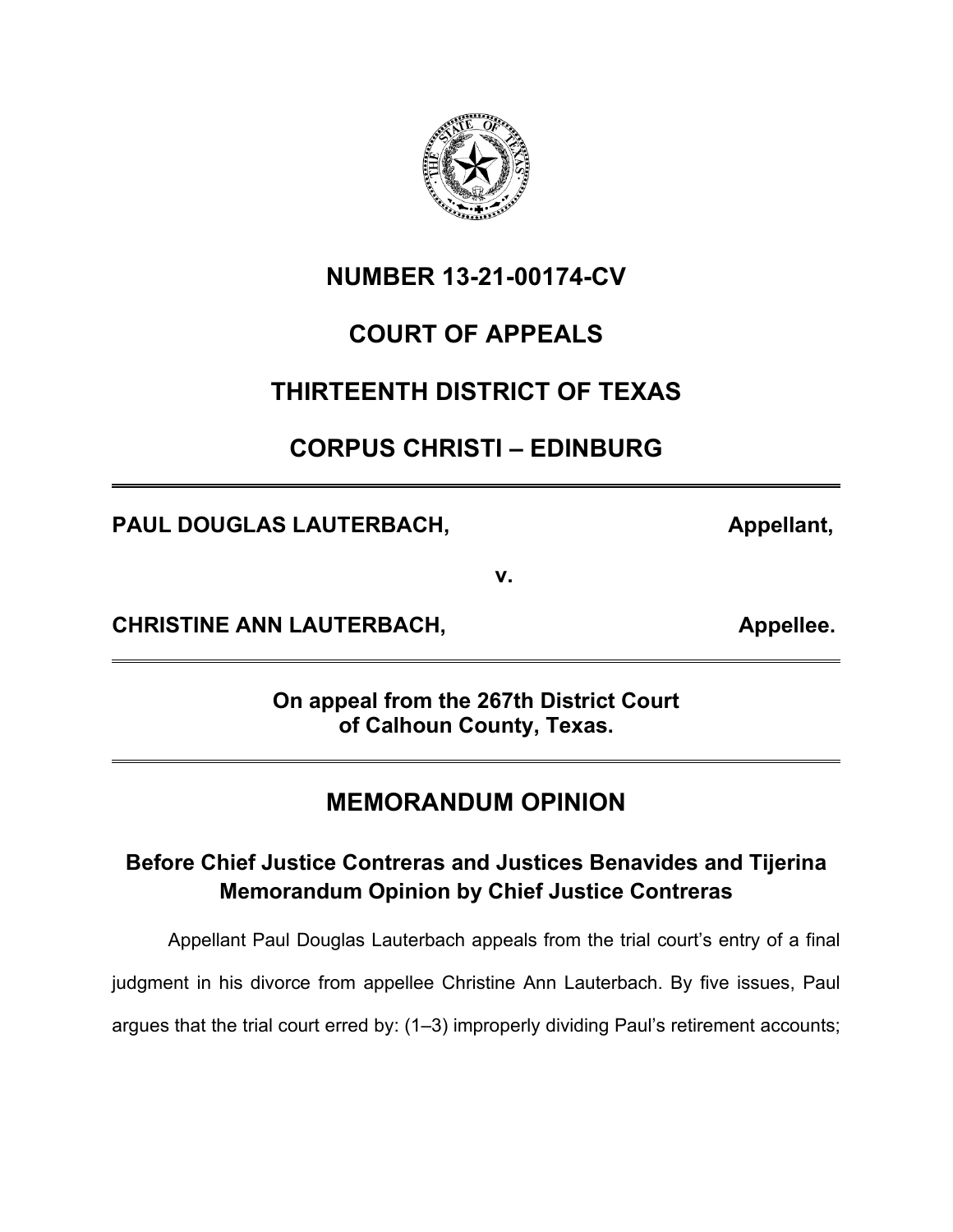(4) awarding Christine attorney's fees; and (5) denying Paul's motion for new trial. We affirm as modified in part and reverse and remand in part.

## **I. BACKGROUND**

In February 2020, after nearly twenty-three years of marriage, Paul filed for divorce from Christine, and Christine filed a counter-petition. [1](#page-1-0) Both parties expected to enter into a written agreement concerning the division of their marital estate. Paul filed an "inventory and appraisement of all assets and liabilities." Christine did not.

Before the trial court held a final divorce hearing in November 2020, the parties agreed to a proposed division of marital property, which they labeled and referred to as Exhibit A. At the November hearing, Christine testified that Exhibit A represented a fair and just division of the parties' community estate. Most relevant to this appeal, Christine acknowledged and agreed to: (1) a 50/50 split of the funds in Paul's Merrill Lynch IRA retirement plan after \$90,000 had been credited to Paul as his separate property; (2) a 50/50 split of the funds in Paul's Merrill Edge retirement plan; and (3) a 50/50 split of the funds in Paul's JP Morgan Smart Retirement plan. Paul initially expressed disagreement with how Exhibit A treats the division of certain real property but ultimately requested the division of property be approved as dictated in Exhibit A. The court admitted Exhibit A into evidence, asked the parties to draft an agreed final divorce decree based on the evidence, and stated that it wanted both attorneys and both parties to sign the decree. The trial court concluded the hearing by noting that when the parties "get [the divorce decree] signed, I will sign it, but as of now both of you are divorced."

<span id="page-1-0"></span><sup>&</sup>lt;sup>1</sup> No children were born of the marriage.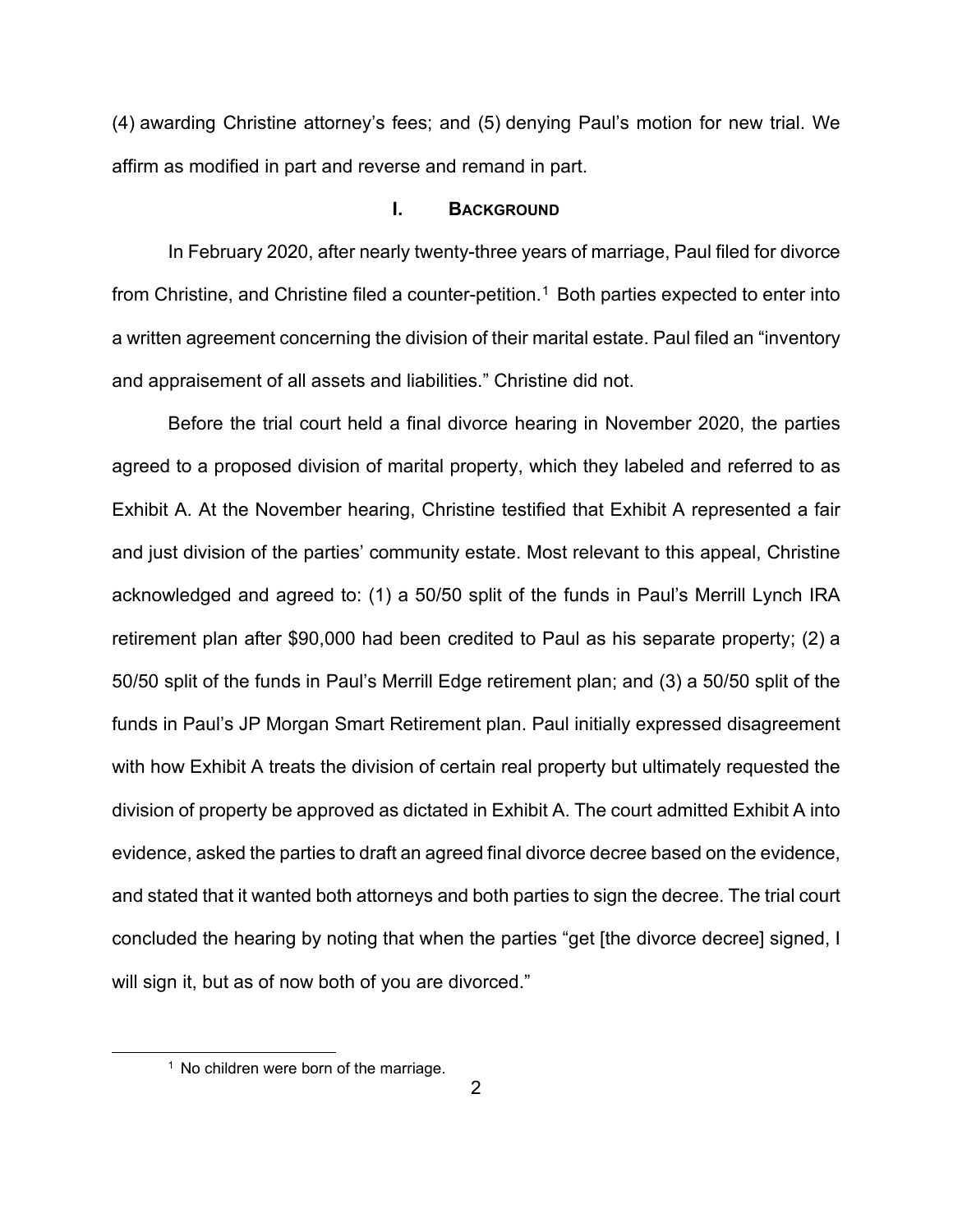Christine's attorney drafted the final divorce decree. Unlike Exhibit A, which listed the division of retirement funds by the plan names and in dollar terms, the divorce decree further divided the Merrill Lynch IRA and Merrill Edge plans by various associated account numbers and listed the division of all accounts in terms of percentages. Four account numbers are associated with the Merrill Lynch IRA plan, and one account number is associated with the Merrill Edge plan. The JP Morgan plan remains listed without an associated account number but is named in the divorce decree as the "Tokai Carbon 401(k) plan."[2](#page-2-0)

In a March 3, 2021 letter to the trial court, before the divorce decree was signed, Paul's attorney suggested certain edits to the proposed decree, including that it should specifically state the dollar amount of each of the six retirement account numbers and "specific language as to the date the funds [in the accounts] will be locked." As it stood then, Paul was unaware whether the retirement funds, which "fluctuate[] with the market," would be split as of the date of the November 2020 hearing—when the trial court stated "as of now both of you are divorced"—or the date the divorce decree would ultimately be signed by the trial court.

Christine and Christine's attorney, but neither Paul nor his attorney, signed the divorce decree without Paul's suggested edits. Nonetheless, on March 8, 2021, the trial court signed the "agreed final decree of divorce." On April 7, 2021, Paul filed a motion for new trial, asserting the "evidence [was] legally and factually insufficient to support [the

<span id="page-2-0"></span><sup>2</sup> Tokai Carbon is Paul's employer.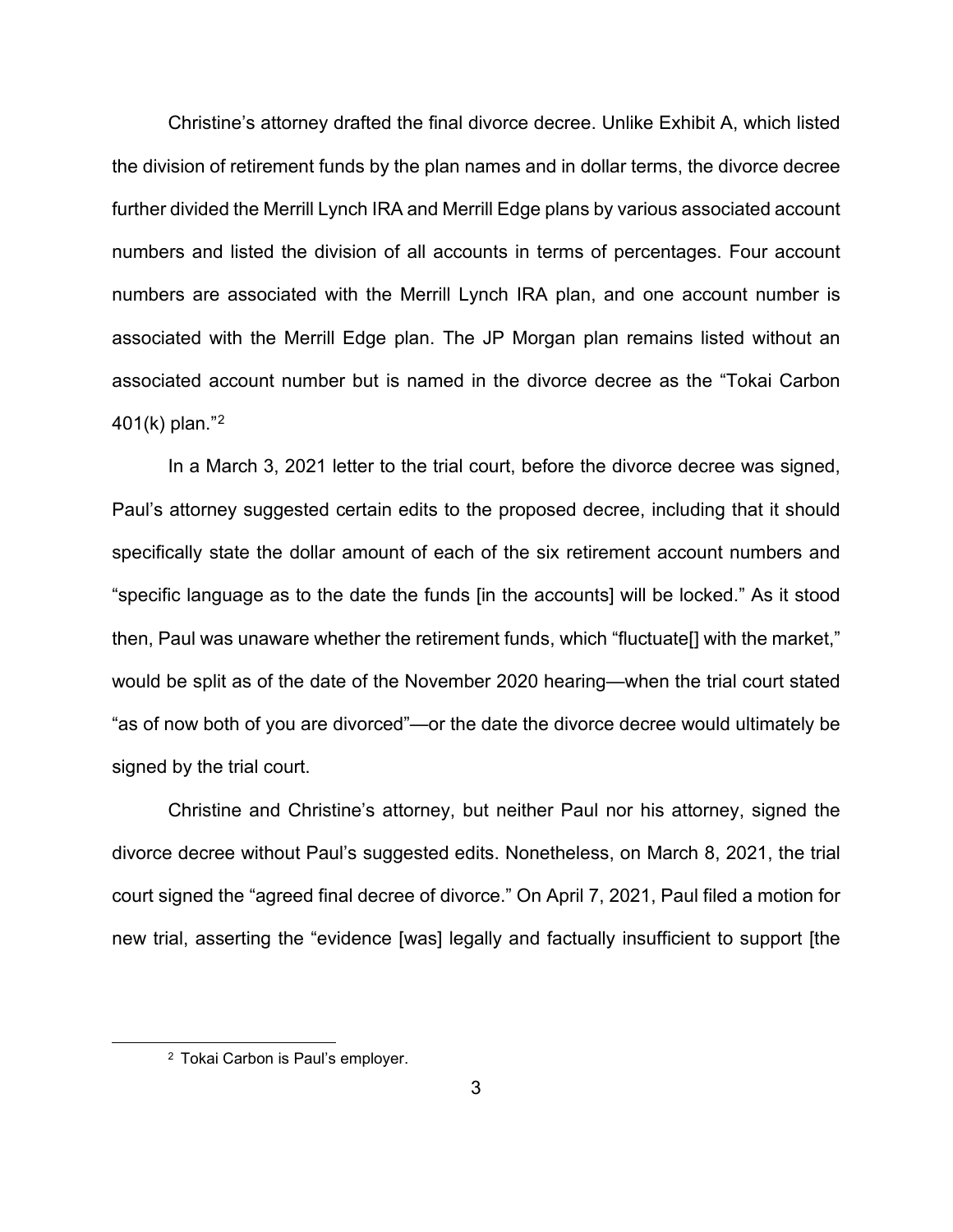c]ourt's judgment as to the division of [the retirement] accounts," and largely echoing the concerns he raised in his attorney's March 3 letter.

The trial court held a hearing on Paul's motion for new trial on May 4, 2021. Following the hearing, the court denied Paul's motion for new trial and clarified that "all dates as it relates to monies will be as of the date of the divorce decree." Christine's attorney requested nearly \$2,000 in attorney's fees allegedly incurred by Christine "post prove-up," but she did not present any evidence regarding the fees. The trial court granted the request for attorney's fees. Appellant then filed his notice of appeal.<sup>[3](#page-3-0)</sup>

## **II. DIVISION OF MARITAL ESTATE**

By his first three issues, Paul argues the trial court erred by improperly dividing his and Christine's marital estate. Specifically, Paul claims the trial court failed: (1) to "divide the parties' community property in conformity with the evidence and the parties' agreement"; (2) to "specifically segregate Paul's separate property and confirm it as separate property"; and (3) to "divide the estate of the parties in a manner that is just and right."

#### **A. Applicable Law & Standard of Review**

In a divorce decree, the trial court must order a division of the marital estate "in a manner that the court deems just and right, having due regard for the rights of each party."

<span id="page-3-0"></span><sup>3</sup> On May 26, 2021, Christine filed a motion for judgment nunc pro tunc to correct two clerical errors in the divorce decree. On December 21, 2021, the court entered an "agreed final decree of divorce judgment nunc pro tunc" correcting the two clerical errors. All references to the divorce decree herein will refer to the nunc pro tunc judgment. *See* TEX. R. APP. P. 27.3 ("After a[] . . . judgment in a civil case has been appealed, if the trial court modifies the . . . judgment, . . . the appellate court must treat the appeal as from the subsequent . . . judgment and may treat actions relating to the appeal of the first . . . judgment as relating to the appeal of the subsequent . . . judgment.").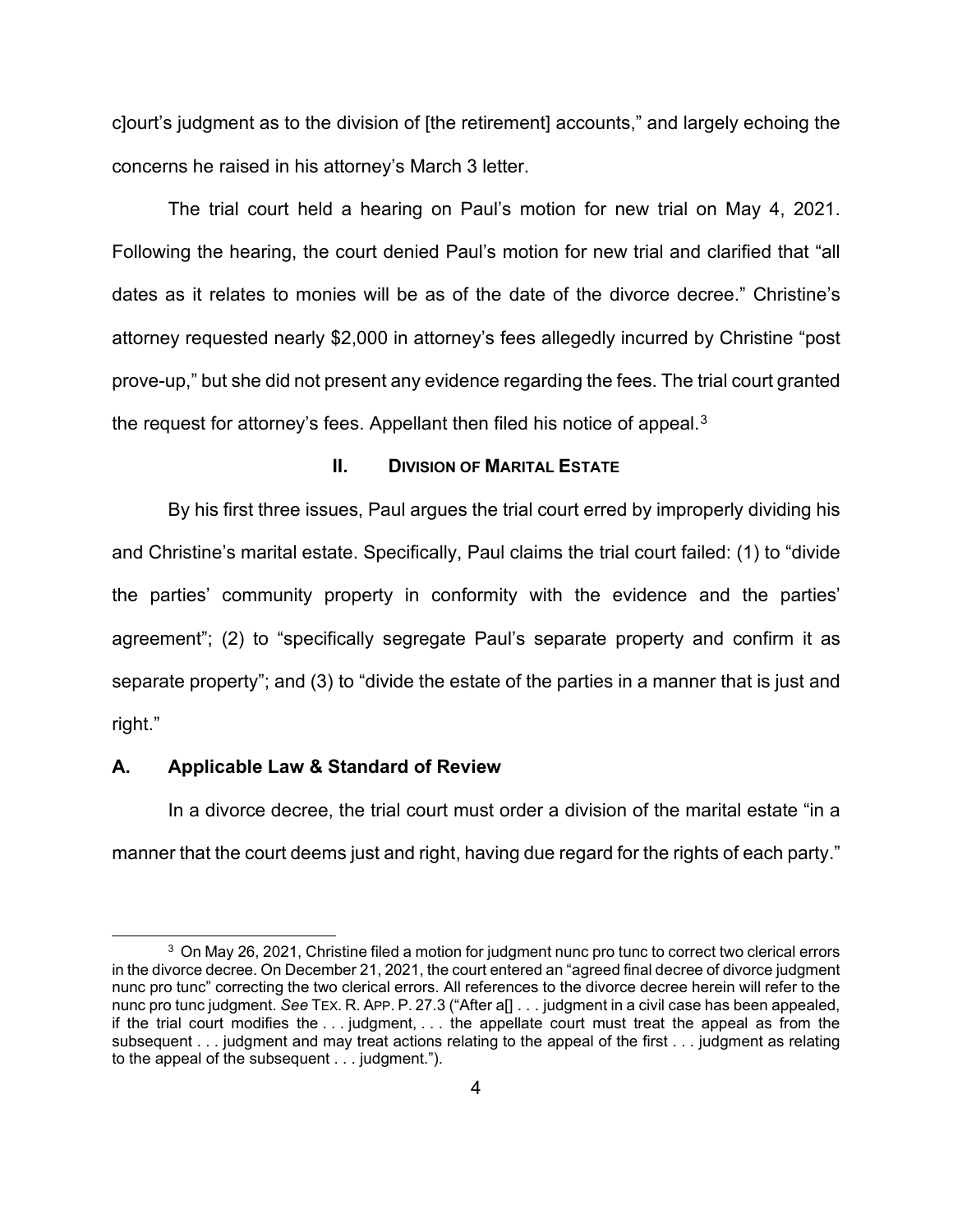TEX. FAM. CODE ANN. § 7.001; *see Pearson v. Fillingim*, 332 S.W.3d 361, 362 (Tex. 2011) (per curiam). This "just and right" standard is the sole method the court utilizes to account for and divide community property upon divorce. *Schlueter v. Schlueter*, 975 S.W.2d 584, 588 (Tex. 1998). "Such a standard may at times lead to a disproportionate division of assets and liabilities of the parties, depending on the circumstances that courts may consider in refusing to divide the marital estate equally." *Id.* Thus, the property division need not be equal, but there must be some reasonable basis for an unequal division of the property. *Murff v. Murff*, 615 S.W.2d 696, 698–99 (Tex. 1981) (listing non-exclusive factors a trial court considers in an unequal division of the marital estate); *O'Carolan v. Hopper*, 414 S.W.3d 288, 311 (Tex. App.—Austin 2013, no pet.).

We review the trial court's division of the community estate upon divorce for an abuse of discretion. *Bradshaw v. Bradshaw*, 555 S.W.3d 539, 543 (Tex. 2018) (citing *Murff*, 615 S.W.2d at 698). A trial court has wide discretion in making a just and right division, and we presume the trial court properly exercised its discretion. *Banker v. Banker*, 517 S.W.3d 863, 869 (Tex. App.—Corpus Christi–Edinburg 2017, pet. denied) (citing *Handley v. Handley*, 122 S.W.3d 904, 907 (Tex. App.–Corpus Christi–Edinburg 2003, no pet.)). Appellant bears the burden to show from the record that the division was so disproportionate, and thus unfair, that it constitutes an abuse of discretion. *Id.* at 870 (citing *O'Carolan*, 414 S.W.3d at 311); *Handley*, 122 S.W.3d at 907 ("[A] trial court's division of property that is manifestly unjust is an abuse of discretion.").

In an abuse of discretion analysis, legal and factual sufficiency are not independent grounds of error, but rather relevant factors in assessing whether the trial court abused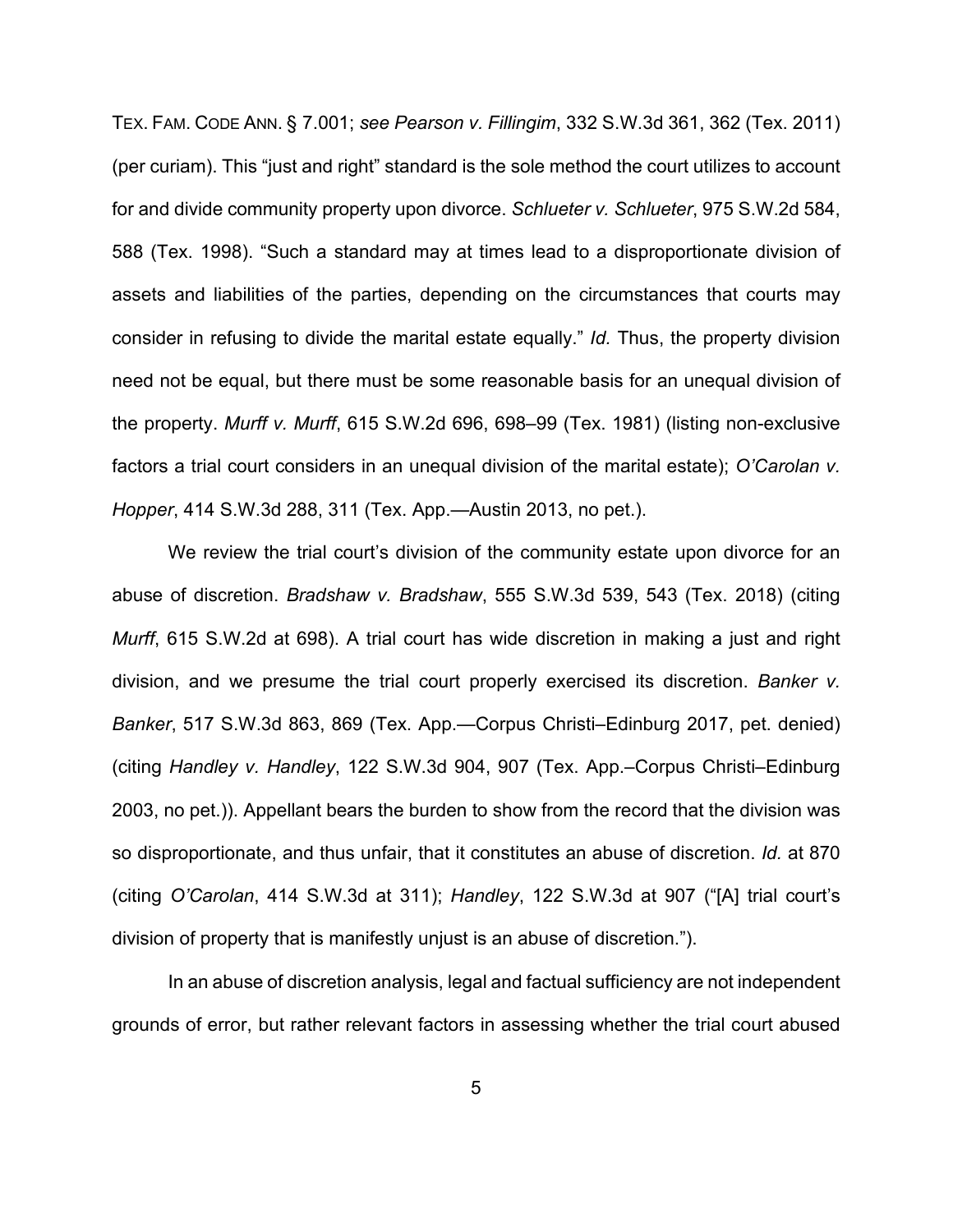its discretion. *Banker*, 517 S.W.3d at 869 (citing *Handley*, 122 S.W.3d at 904). "There is generally no abuse of discretion on grounds of insufficiency if some probative evidence supports the trial court's findings." *Id.*; *see Handley*, 122 S.W.3d at 907. When a party agrees to a proposed division of property that the trial court deems just and right, its complaints on appeal that the same suggested division of property was an abuse of discretion should not be heard. *Coggin v. Coggin*, 738 S.W.2d 375, 378 (Tex. App.— Corpus Christi–Edinburg 1987, no writ); *Weaks v. Weaks*, 471 S.W.2d 454, 456 (Tex. App.—Beaumont 1971, writ dism'd).

In a divorce, a trial court will divide community property among the parties, but it cannot divest either spouse of his or her separate property. *See Pearson*, 332 S.W.3d at 363–64; *Eggemeyer v. Eggemeyer*, 554 S.W.2d 137, 140–41 (Tex. 1977). "If the trial court mischaracterizes a spouse's separate property as community property and awards some of the property to the other spouse, then the trial court abuses its discretion and reversibly errs." *Kelly v. Kelly*, 634 S.W.3d 335, 348 (Tex. App.—Houston [1st Dist.] 2021, no pet.) (quoting *Sharma v. Routh*, 302 S.W.3d 355, 360 (Tex. App.—Houston [14th Dist.] 2009, no pet.)).

Pursuant to Rule 11, no agreement between the parties is enforceable "unless it be in writing, signed and filed with the papers as part of the record, or unless it be made in open court and entered of record." TEX. R. CIV. P. 11. When parties have reached a property division agreement, a final judgment based on that agreement must be in "strict or literal compliance with that agreement." *Vickrey v. Am. Youth Camps, Inc.*, 532 S.W.2d 292, 292 (Tex. 1976). The trial court cannot supply, modify, or omit material terms to the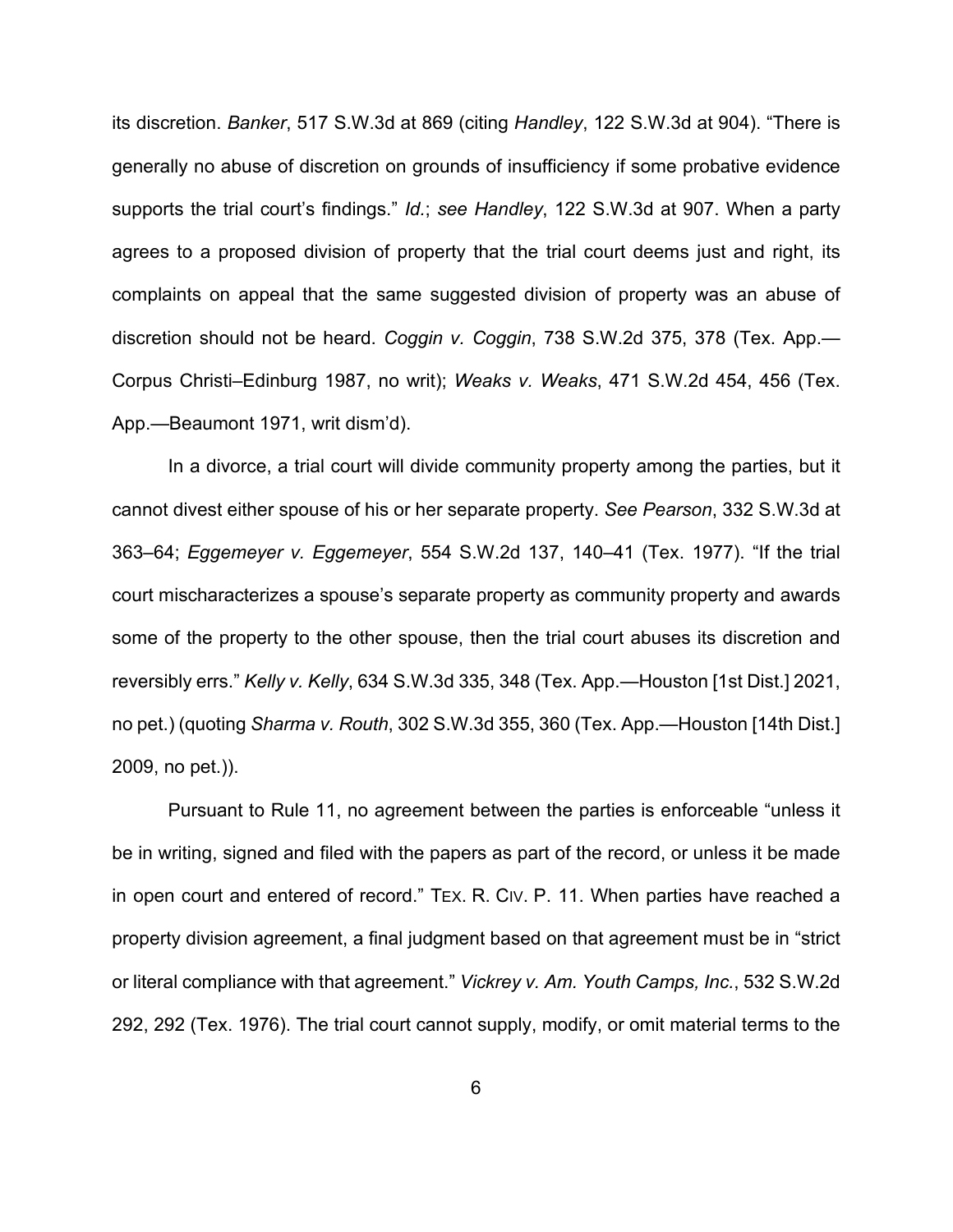agreement. *Chisholm v. Chisholm*, 209 S.W.3d 96, 98 (Tex.2006). In essence, the trial court must act in a ministerial capacity in signing and entering the agreement. *Nuno v. Pulido*, 946 S.W.2d 448, 451 (Tex. App.—Corpus Christi–Edinburg 1997, no writ).

When a final judgment based on a property division agreement is not in strict compliance with the terms of the agreement recited on the record, the judgment must be set aside. *Chisholm*, 209 S.W.3d at 98. But "when the record reflects a clerical variance between a judgment announced in open court and the judgment eventually signed by the trial judge, the appellate court can modify the judgment to correct the mistake." *McLendon v. McLendon*, 847 S.W.2d 601, 610 (Tex. App.—Dallas 1992, writ denied); *see* TEX. R. APP. P. 43.2(b); *Int'l Bus. Machines Corp. v. Lufkin Indus., Inc.*, 564 S.W.3d 15, 38 (Tex. App.—Tyler 2017) ("This court has the power to modify the judgment of the court below to make the record speak the truth when we have the necessary information to do so."), *aff'd in part, rev'd in part on other grounds*, 573 S.W.3d 224 (Tex. 2019). Whether an error in a judgment is clerical, such that we may modify the judgment to correct the mistake, is a question of law. *Keim v. Anderson*, 943 S.W.2d 938, 946 (Tex. App.—El Paso 1997, no writ); *McLendon*, 847 S.W.2d at 610 (citing *Catlett v. Catlett*, 630 S.W.2d 478, 483 (Tex. App.—Fort Worth 1982, writ ref'd n.r.e.)).

## **B. Analysis**

We begin with three conclusions that guide our analysis of Paul's first three issues. First, while Exhibit A was not signed by the parties, it was reduced to writing, agreed to in open court, and entered of record. *See* TEX. R. CIV. P. 11. Furthermore, the parties referred to Exhibit A as an agreed division of property and testified that the divorce decree

7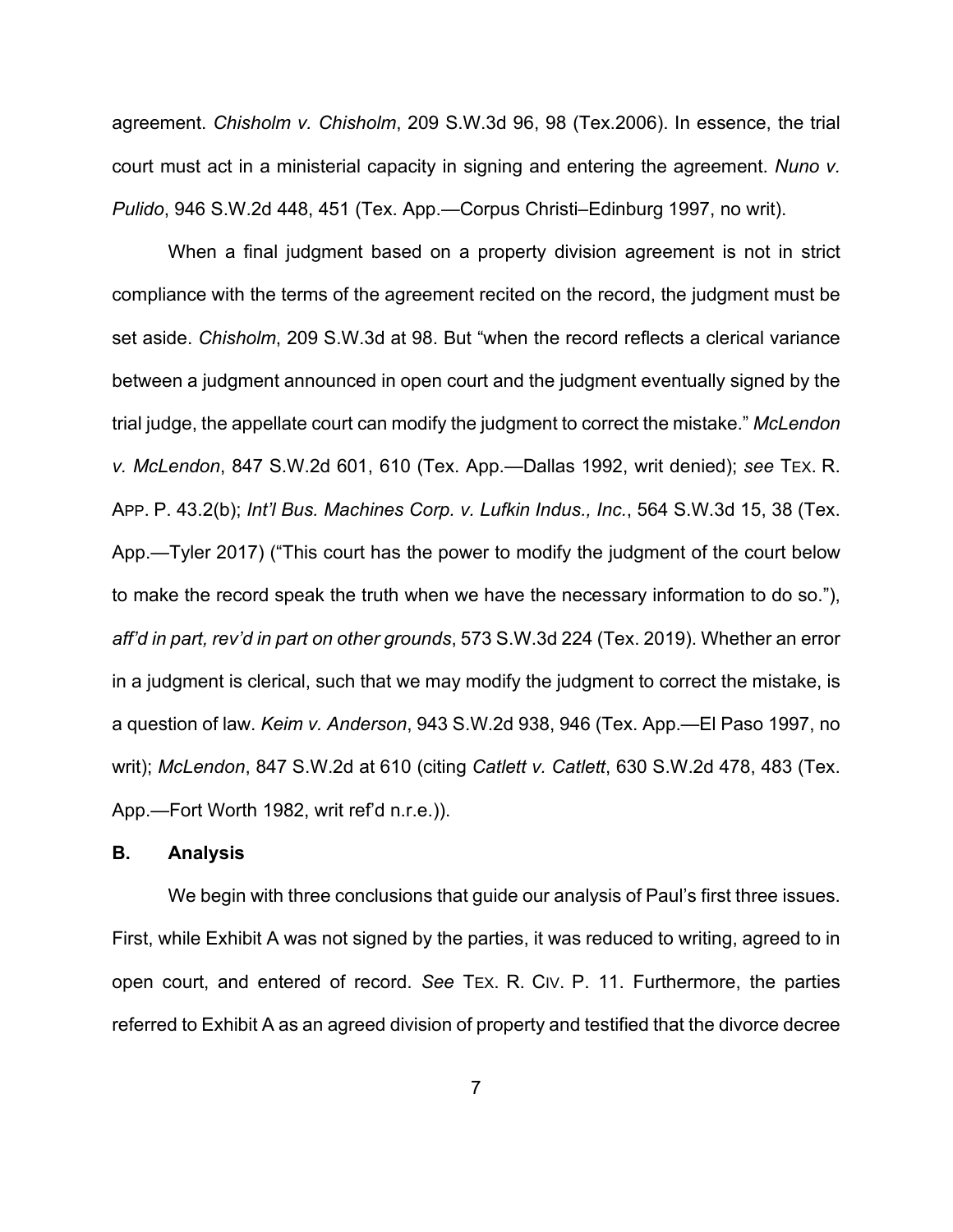would incorporate Exhibit A. Thus, Exhibit A represents the parties' agreed division of property.

Second, to the extent we find any discrepancies between Exhibit A and the divorce decree, we conclude that each represents a clerical error that is subject to modification by this Court. *See McLendon*, 847 S.W.2d at 610. The record "clearly reflects that the trial judge intended the . . . written judgment to be the same as the judgment orally rendered" at the final divorce hearing. *Catlett*, 630 S.W.2d at 483; *see Samples Exterminators v. Samples*, 640 S.W.2d 873, 875 (Tex. 1982) ("A judgment is in fact rendered whenever the trial judge officially announces his decision in open court . . . in his official capacity for his official guidance whether orally or by written memorandum the sentence of law pronounced by him in any cause."). First, the divorce decree states that "this divorce [was] judicially pronounced and rendered . . . on November 5, 2020." Next, Exhibit A was entered into the record and both Paul and Christine testified to the agreed terms thereof. The trial court stated on the record that it would "grant the divorce and grant the agreements, as dictated into the record, as well as Exhibit A." The court then asked the parties to prepare the decree to reflect that conclusion and stated that "when y'all get that signed, I will sign it, but as of now both of you are divorced." *See Samples Exterminators*, 640 S.W.2d at 875 ("In the instant case, after the parties voiced their approval of the settlement dictated in open court, the trial court rendered judgment by ordering them to sign and follow the agreement."); *McLendon*, 847 S.W.2d at 610 (concluding trial court's adoption of Rule 11 agreement read into record constituted rendition of judgment); *Oak Creek Homes, Inc. v. Jones*, 758 S.W.2d 288, 290–91 (Tex. App.—Waco 1988, no writ)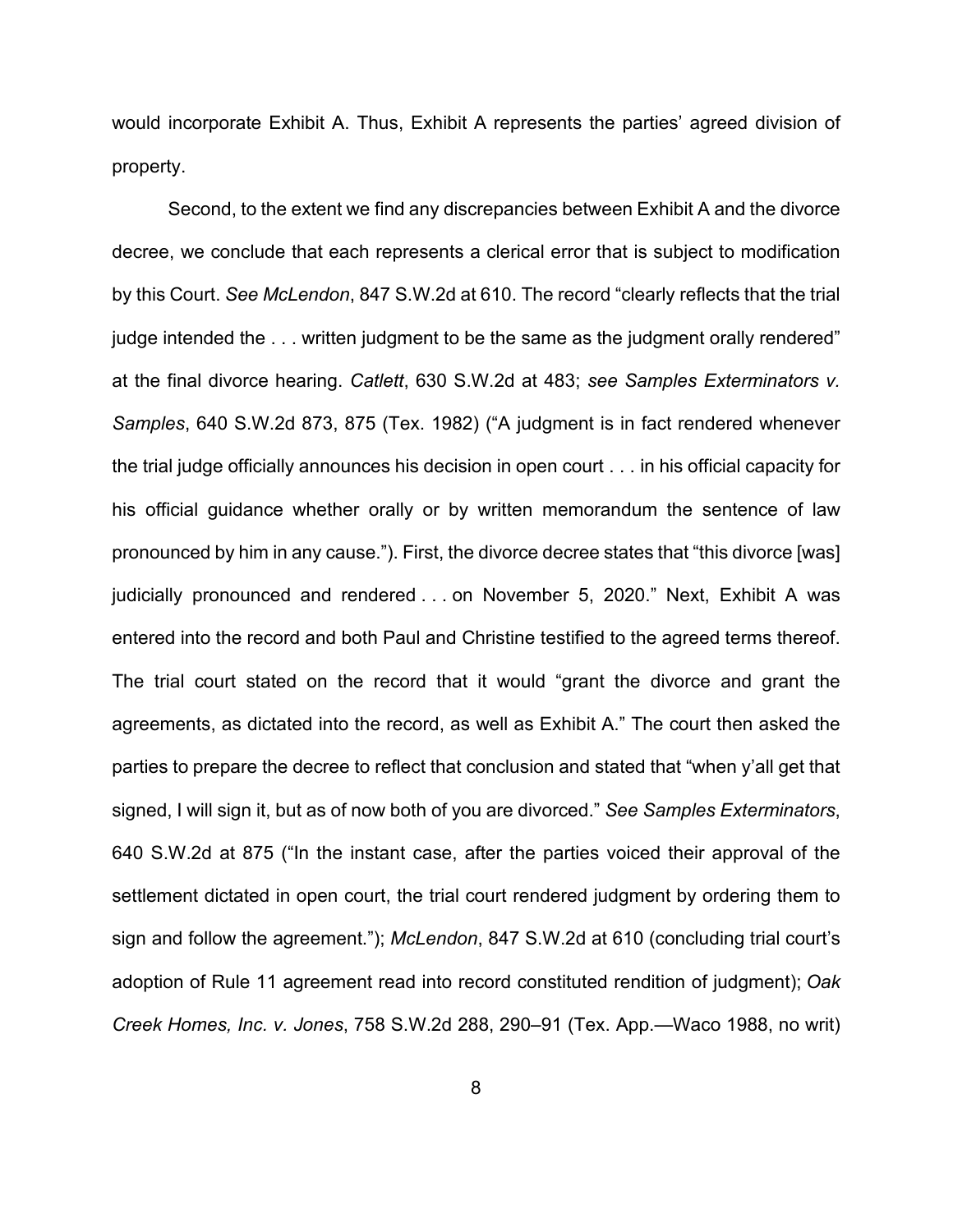(concluding that trial court's statement that "I'll grant all the relief you've asked for" regarding pleaded and proved damages constituted rendition of judgment); *Balogh v. Ramos*, 978 S.W.2d 696, 700 (Tex. App.—Corpus Christi–Edinburg 1998, pet. denied) (concluding that trial court's statements on the record that it would grant certain relief and damages constituted rendition of judgment). Accordingly, variances between the trial court's judgment made in open court and the final divorce decree are subject to modification. *See McLendon*, 847 S.W.2d at 610.

Third, in his motion for new trial, Paul argued that the record remains unclear as to the date on which the various retirement plan funds are to be divided. The court stated that "all dates as it relates to monies will be as of the date of the divorce decree." It is evident from the new trial hearing transcript that the trial court's "date of the divorce decree" holding refers to March 8, 2021, when the trial court signed the decree. However, that conclusion was erroneous. As noted, the trial court rendered judgment in this case at the conclusion of the November 5, 2020 final divorce hearing. Accordingly, the parties were divorced as of that date. Courts may not divest spouses of their separate property. *Pearson*, 332 S.W.3d at 363–64; *Eggemeyer*, 554 S.W.2d at 140–41. Post-divorce increases in the value of an individual's retirement plans which may be attributed to the person's continued employment, such as raises, promotions, services rendered, and post-divorce contributions, are the individual's separate property and are not subject to division. *Boyd v. Boyd*, 67 S.W.3d 398, 408 (Tex. App.—Fort Worth 2002, no pet.); *see Berry v. Berry*, 647 S.W.2d 945, 947 (Tex. 1983). In this case, awarding Christine any potential increase in the amount of Paul's retirement plan funds between November 5,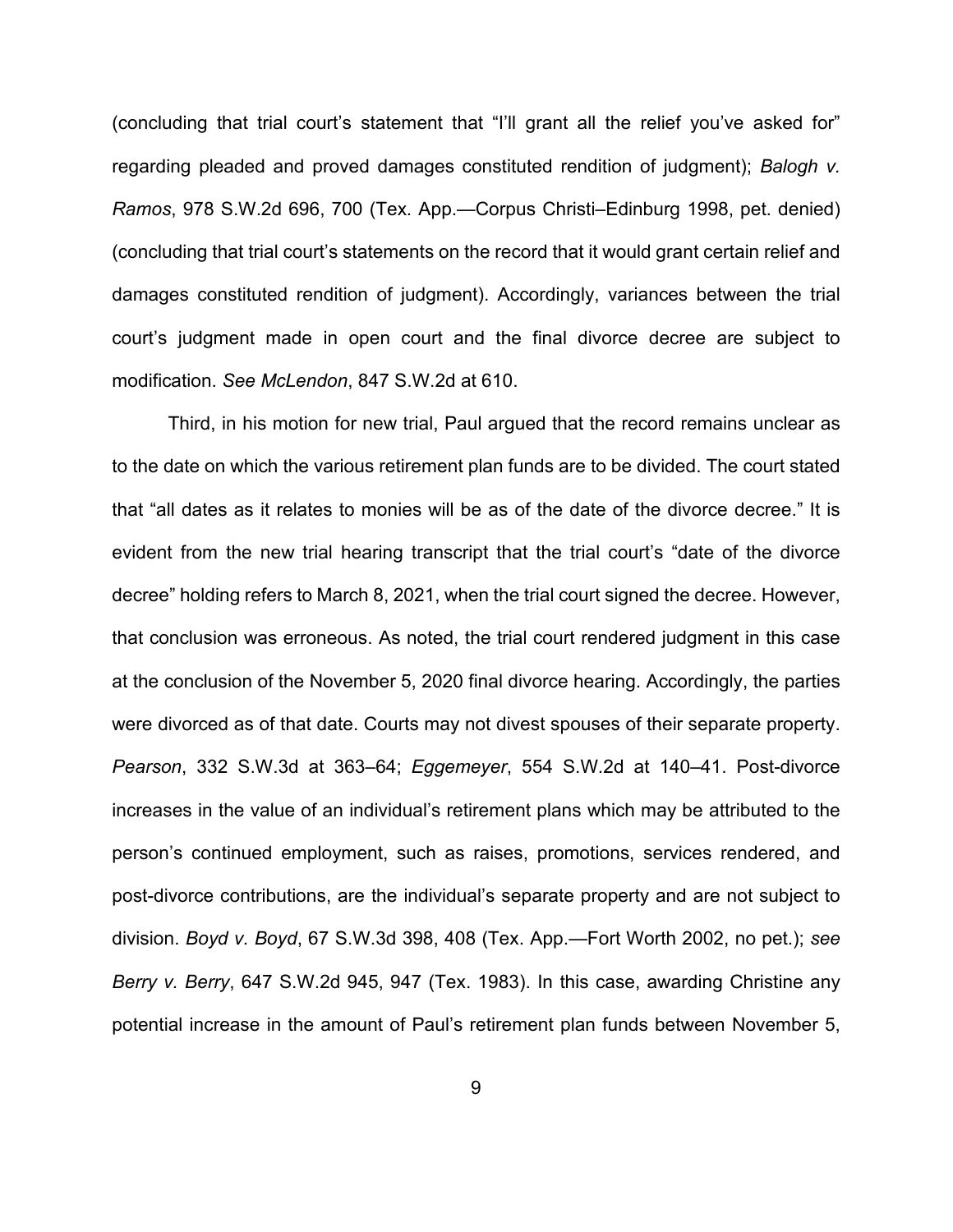2020, and March 8, 2021, would constitute error. *See Boyd*, 67 S.W.3d at 408. Consequently, the parties are to divide the retirement accounts 50/50 based on the account values on November 5, 2020.

#### **1. Alleged Evidentiary Discrepancies**

By his first issue, Paul argues the divorce decree "must be reversed and the case remanded to the trial court so that it can be readily determined what accounts are to be divided, and how much of each account was awarded to each party." Paul lists six alleged "discrepancies" between the evidence and the divorce decree that he believes "must be resolved." We address each alleged discrepancy in turn.

#### **a. Specific Account Numbers**

Paul first contends that the trial court erred in its division of the marital estate because Exhibit A, unlike the divorce decree, does not list specific account numbers associated with each of the three relevant retirement plans. As indicated, Exhibit A splits the Merrill Lynch IRA plan funds 50/50 after \$90,000 has been subtracted and designated as Paul's separate property. The trial court heard Christine's testimony that she believed such a division to be just and right, and Paul testified that he wanted a divorce based on the evidence presented in Exhibit A. By clarifying the four specific account numbers associated with the Merrill Lynch IRA plan, the divorce decree does not change the underlying agreed division of property in Exhibit A or include additional provisions. The parties are still to receive a 50/50 split of each of the Merrill Lynch IRA accounts after \$90,000 from the plan as a whole has been separated and designated as Paul's separate property. On this issue, we conclude that the decree conforms with Exhibit A. *See*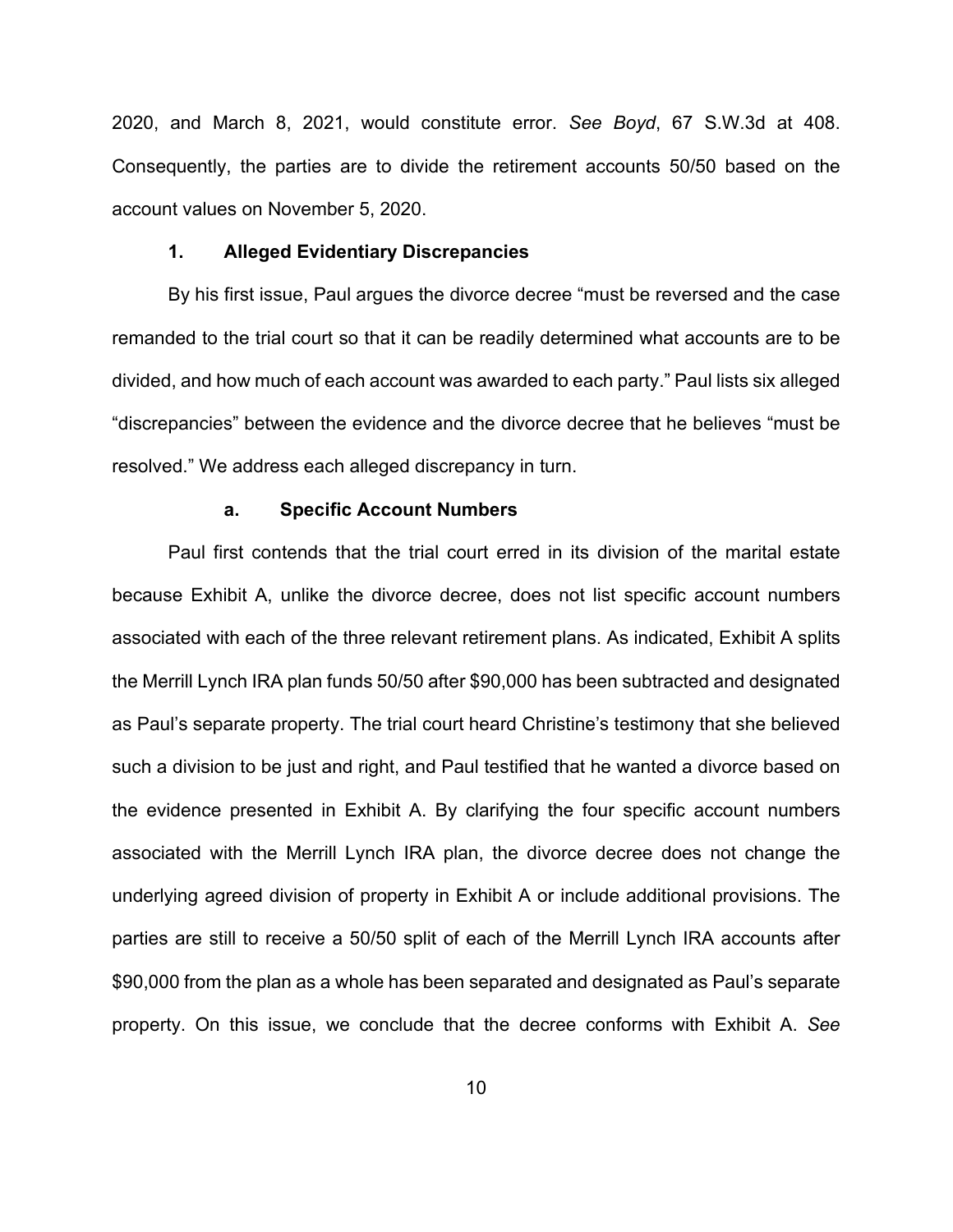*Handley*, 122 S.W.3d at 907; *Vickrey*, 532 S.W.2d 292.

## **b. JP Morgan Smart Retirement Plan Name**

Paul next argues that the divorce decree improperly lists the JP Morgan retirement plan as the "Tokai Carbon 401(k)" plan. Paul notes "[t]he problem is that the Tokai Carbon 401(k) is not listed on Exhibit A at all. . . . One must go to Paul's Inventory to see the correct name of the account is 'JP Morgan Smart Retirement Income Fund.'" True as that fact may be, the trial court's entry of the divorce decree with alternative terminology does not rise to the level of an abuse of discretion.

Exhibit A lists the JP Morgan plan as the "JP Morgan Smart Retirement" plan. Further, Christine testified at the final divorce hearing that the three retirement accounts at issue were those named in Exhibit A. And Paul testified that he agreed to the division as stipulated in Exhibit A. It is thus evident from the record that "Tokai Carbon 401(k)" refers to the JP Morgan Smart Retirement plan. Indeed, Paul concedes that there is no confusion or ambiguity that the Tokai Carbon 401(k) plan refers to the JP Morgan Smart Retirement account. Again, we conclude that the decree conforms with Exhibit A in this regard. *See Handley*, 122 S.W.3d at 907; *Vickrey*, 532 S.W.2d 292..

#### **c. JP Morgan Smart Retirement Plan Value**

Paul next asserts that the JP Morgan account's value is listed in his inventory and appraisement as \$11,524.57 but is listed in his attorney's March 3, 2021 letter to the trial court as \$14,741.30. Paul argues that the divorce decree "must be reversed and remanded so that the . . . trial court [can] decide which value to use."

Initially, "[a] trial judge is presumed to consider only the testimony and exhibits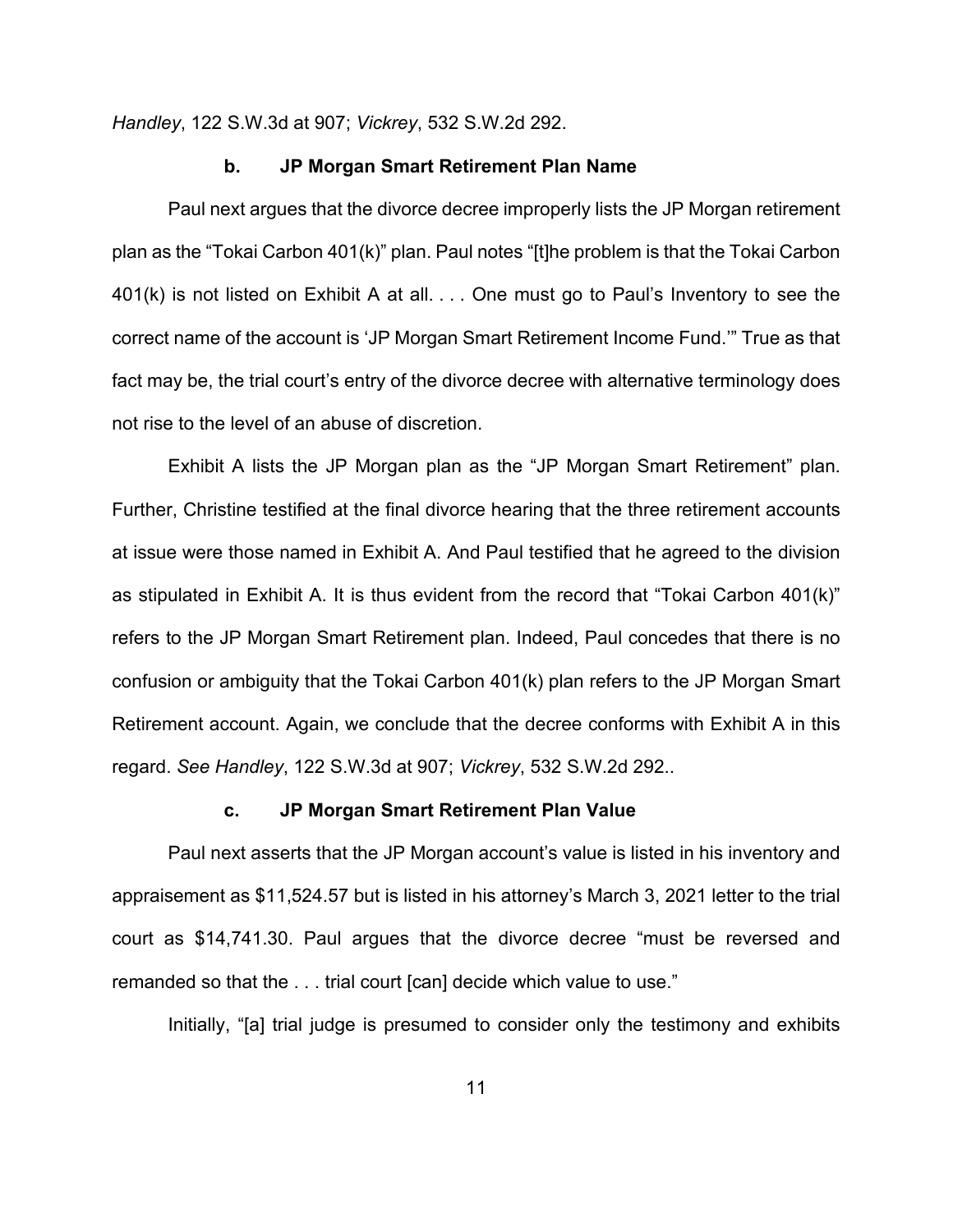properly in evidence." *Barnard v. Barnard*, 133 S.W.3d 782, 788 (Tex. App.—Fort Worth 2004, pet. denied). Moreover, "[u]nless a party's inventory and appraisal has been admitted into evidence, it may not be considered as evidence of a property's characterization of value." *Banker*, 517 S.W.3d at 871 (citing *Barnard*, 133 S.W.3d at 788–89); *see Tschirhart v. Tschirhart*, 876 S.W.2d 507, 509 (Tex. App.—Austin 1994, no writ) (holding that a trial court may take judicial notice of an inventory, but "unless a party's inventory is formally admitted into evidence at trial, that party may not rely on the inventory as evidence on appeal"). Neither Paul's inventory and appraisement nor his attorney's letter were admitted into evidence. Exhibit A was admitted and lists the JP Morgan account's value as \$11,524.57.

In any event, there was no need for the decree to state the precise dollar value of the account. Regardless of the precise value, the parties agreed to split the account funds 50/50. That value is to be determined as of November 5, 2020.

#### **d. Merrill Lynch IRA Plan Account Number Mistake**

Paul next alleges that paragraphs P-8.a. and R-6.a. of the decree improperly list the relevant Merrill Lynch IRA account number as [xxx-x]9143, when it is listed in his inventory and appraisement as [xxx]096. Again, Paul's inventory was not in evidence and, therefore, may not be considered as evidence. *See Banker*, 517 S.W.3d at 871. Further, as we have previously concluded, the trial court did not err by entering the divorce decree with specified account numbers.

Paul also notes that paragraphs P-8.b. and R-6.b. of the divorce decree improperly list an account with the number [xxx-x]0230. However, this issue is moot, as the error was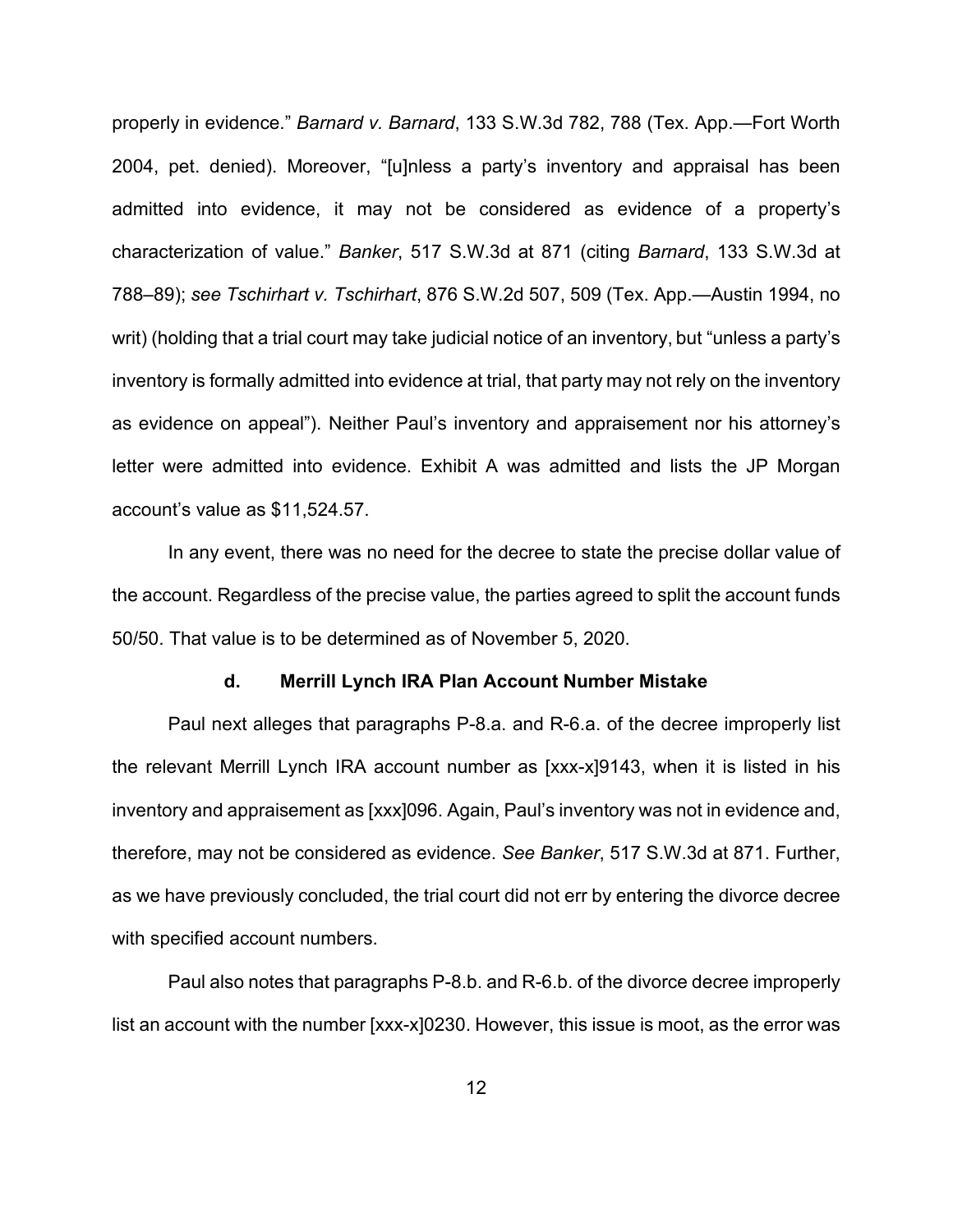corrected in the trial court's judgment nunc pro tunc, which lists the correct account number as [xxx-x]0597.

### **e. Merrill Lynch IRA Plan Separate Property Value**

The fifth alleged discrepancy Paul complains of concerns the value of his separate property. Paul states that his inventory and appraisement claims \$97,000 as separate property, but the decree states that only \$90,000 should be subtracted from the IRA as his separate property. Once again, Paul's inventory and appraisement was not in evidence and, therefore, may not be considered as evidence. *See Banker*, 517 S.W.3d at 871. What is in evidence is Exhibit A and Christine's and Paul's testimony agreeing to the terms thereof. Exhibit A indicates that the IRA is to be split after \$90,000 has been subtracted and assigned as Paul's separate property. The divorce decree states the same. There is no error on this point.

### **f. Merrill Lynch IRA Plan Account Totals**

The final discrepancy Paul complains of concerns the total value of his Merrill Lynch IRA. He states that "Exhibit A lumps all the IRA accounts into one figure, to wit: \$1,530,253.00." By contrast, "listing each account separately by account number, as set out in the [divorce d]ecree, yields a lower number, \$1,496,073.32." As noted, the relevant retirement accounts are to be divided using the value of the accounts as of November 5, 2020. Again, regardless of the precise value of the accounts as of that date, the parties can properly divide the accounts per that guidance.

In sum, the divorce decree sufficiently conforms with Exhibit A. *See Handley*, 122 S.W.3d at 907. We overrule Paul's first issue.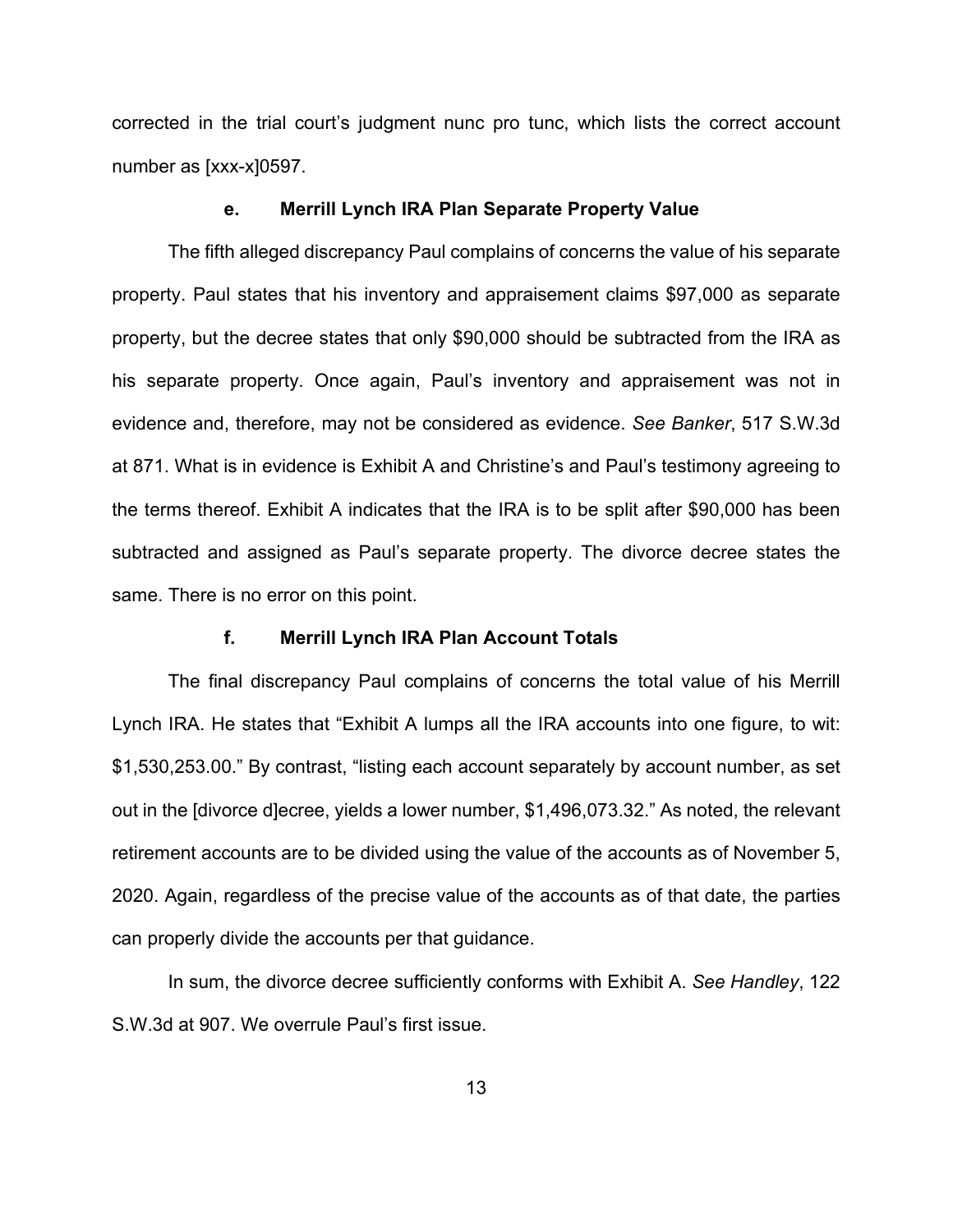## **2. Division of Paul's Separate Property**

By his second issue, Paul argues that the trial court erred by failing to specifically segregate his separate property and confirm it as his separate property. Paul first states that "[g]laringly absent from the [divorce d]ecree is any order confirming Paul's separate property interest in the Merrill Edge account or the Merrill Lynch account xxx-x[91]43." However, Exhibit A clearly reflects that the Merrill Lynch IRA is to be split "less 90,000 from balance[.]" Furthermore, both parties testified at the final divorce hearing that Exhibit A reflected their agreed division of the property. Christine explicitly testified that she agreed to a 50/50 split of the Merrill Lynch IRA after \$90,000 had been subtracted from the overall plan value as Paul's separate property. Finally, the divorce decree plainly states in paragraphs P-8.a. and R-6.a. that each party is to receive "50% of the balance remaining after \$90,000.00 that is recognized as the separate property of PAUL D. LAUTERBACH is subtracted, in the Merrill Lynch IRA in the name of PAUL D. LAUTERBACH, Account number xxx-x9143." Given that, we disagree with Paul's assessment that the trial court impermissibly divested Paul of his separate property in the Merrill Lynch IRA. *See Pearson*, 332 S.W.3d at 363–64; *Eggemeyer*, 554 S.W.2d at, 140– 41; *Kelly*, 634 S.W.3d at 348.

Paul next argues that "[a]lso absent from the [divorce d]ecree is any disposition of Paul's separate property interest in the Merrill Edge account." Paul states that his inventory and appraisement lists \$1,233.80 as his separate property but the divorce decree does not. However, the burden is on the parties to provide the trial court with sufficient information upon which to exercise its discretion in dividing the marital estate.

14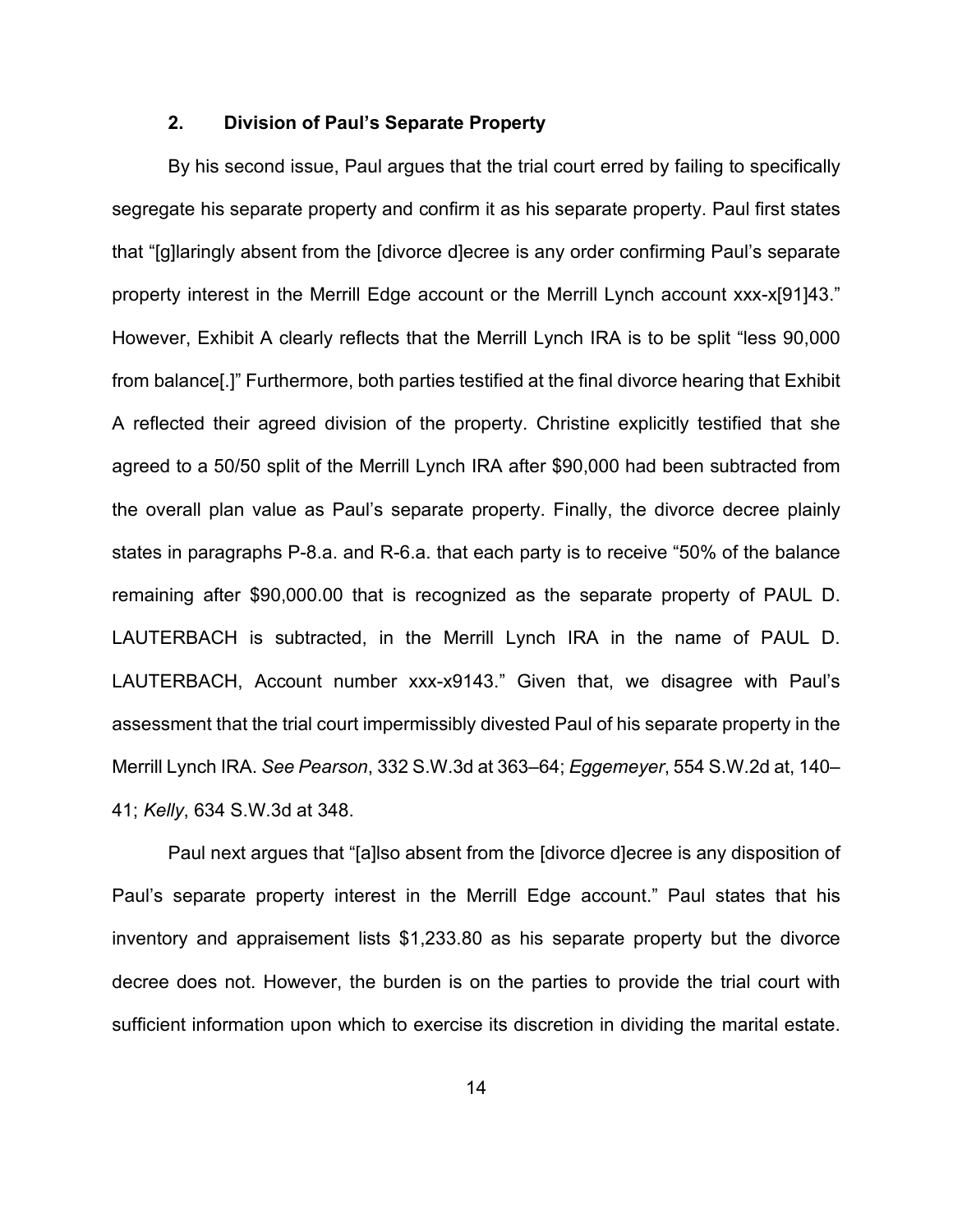*Banker*, 517 S.W.3d at 870; *see* TEX. FAM. CODE ANN. § 3.003. Paul failed to present any evidence rebutting the presumption that all property within his Merrill Edge account was community property. *See* TEX. FAM. CODE ANN. § 3.003. Paul's inventory and appraisement was not in evidence, *see Banker*, 517 S.W.3d at 871, and neither Exhibit A nor the parties' testimony at the final divorce hearing contemplate a subtraction of \$1,233.80 from the Merrill Edge account as Paul's separate property. At the final divorce hearing, Paul agreed to a division of property as set forth in Exhibit A. We will not now conclude that the trial court abused its discretion in dividing the parties' estate accordingly. *See Coggin*, 738 S.W.2d at 378; *Weaks*, 471 S.W.2d at 456.

Paul lastly states that "the [divorce d]ecree does not even contain a separate heading where Paul's separate property is listed and ordered confirmed as his separate property." He argues that "[w]hen there exists separate property, the [divorce d]ecree must contain language ordering the confirmation of same, such as . . . 'IT IS ORDERED AND DECREED that the following described property is confirmed as the separate property of [name of party]'" (brackets in original). Paul cites no legal authority holding as much, so the issue is waived. *See* TEX. R. APP. P. 38.1(i). In any event, the divorce decree explicitly states in paragraphs P-8.a. and R-6.a. that \$90,000 is to be subtracted and recognized as Paul's separate property. We conclude that the trial court did not err in its division of Paul's separate property.

We overrule Paul's second issue.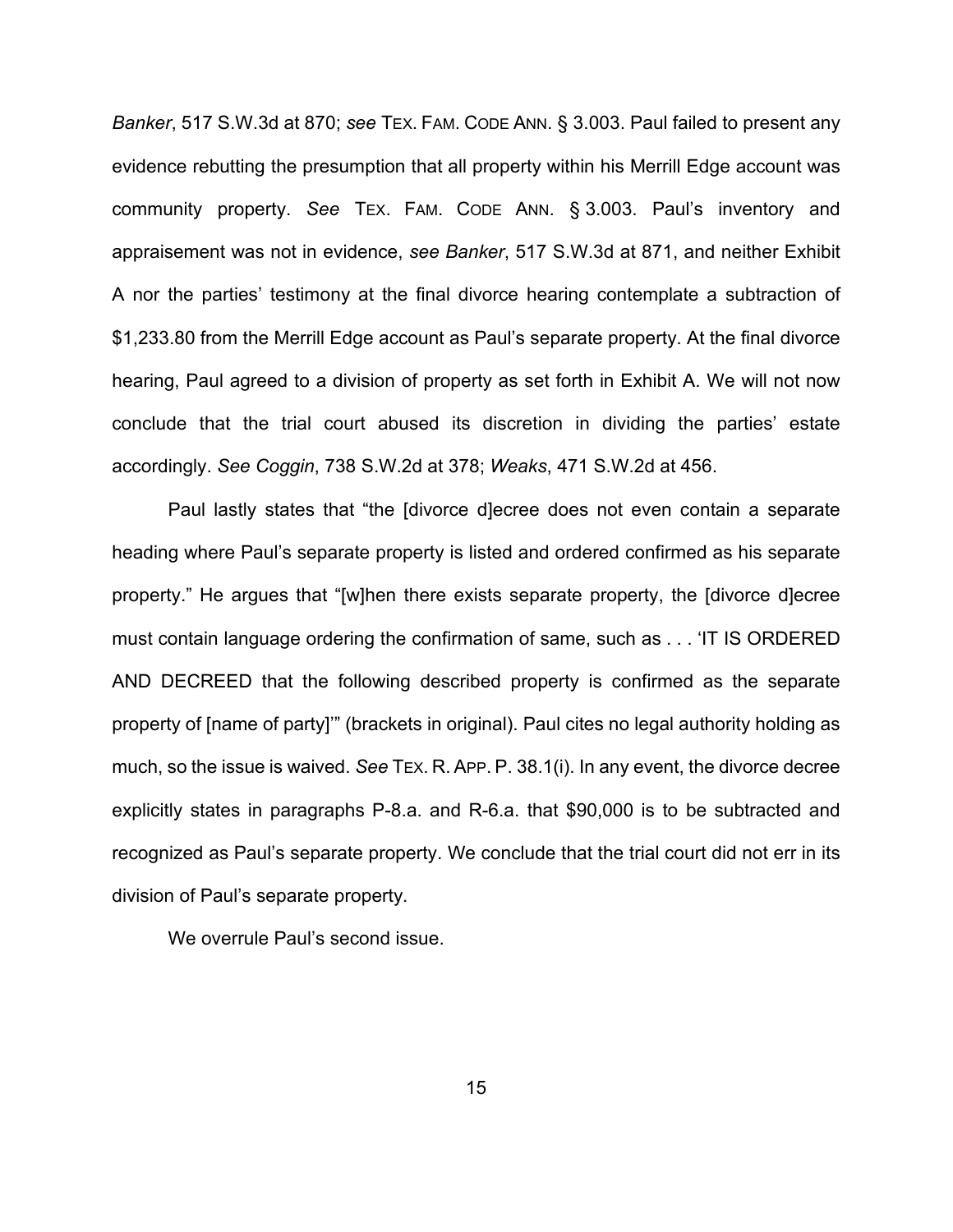## **3. Just and Right Division of Property**

By his third issue, Paul argues that the trial court's division of marital property was not done in a just and right manner, as Christine was awarded "a disproportionate share of the marital property." First, Paul states that "[i]t is apparent, looking at . . . Exhibit A, that Paul did not receive a fair distribution of the community estate[,]" given that Christine was to receive \$27,214.17 more that Paul per Exhibit A. Yet, Paul acknowledges that he "ask[ed] the court to grant him a divorce based on Exhibit A." We will not conclude that the trial court abused its discretion by dividing the parties' estate in a manner consistent with the parties' agreement. *See Coggin*, 738 S.W.2d at 378; *Weaks*, 471 S.W.2d at 456. Indeed, the trial court was required to follow the parties' agreement. *See Chisholm*, 209 S.W.3d at 98; *Vickrey*, 532 S.W.2d at 292; *Nuno*, 946 S.W.2d at 451.

Next, Paul argues that paragraph P-6 in the divorce decree renders the entire divorce decree ambiguous. Paragraph P-6 notes in relevant part that "[e]xcept for those portions of [Paul]'s employee and retirement benefits in Merrill Edge, Account Number xxx-17192, expressly awarded to [Christine] in [paragraph] R-7 below[,]" Paul is entitled to "all sums . . . and any other rights related to any profit-sharing plan, retirement plan, Keogh plan, pension plan, employee stock option plan,  $401(k)$  plan,  $\dots$  or other benefits existing by reason of [Paul]'s past, present, or future employment." Paul argues that "[a] literal reading of this language yields a result that all of the other retirement accounts that comprised the parties' community estate would be awarded to Paul."

We agree that the terms in paragraph P-6 create internal ambiguities and conclude that paragraph P-6 represents a clerical error subject to modification. *See* TEX. R. APP. P.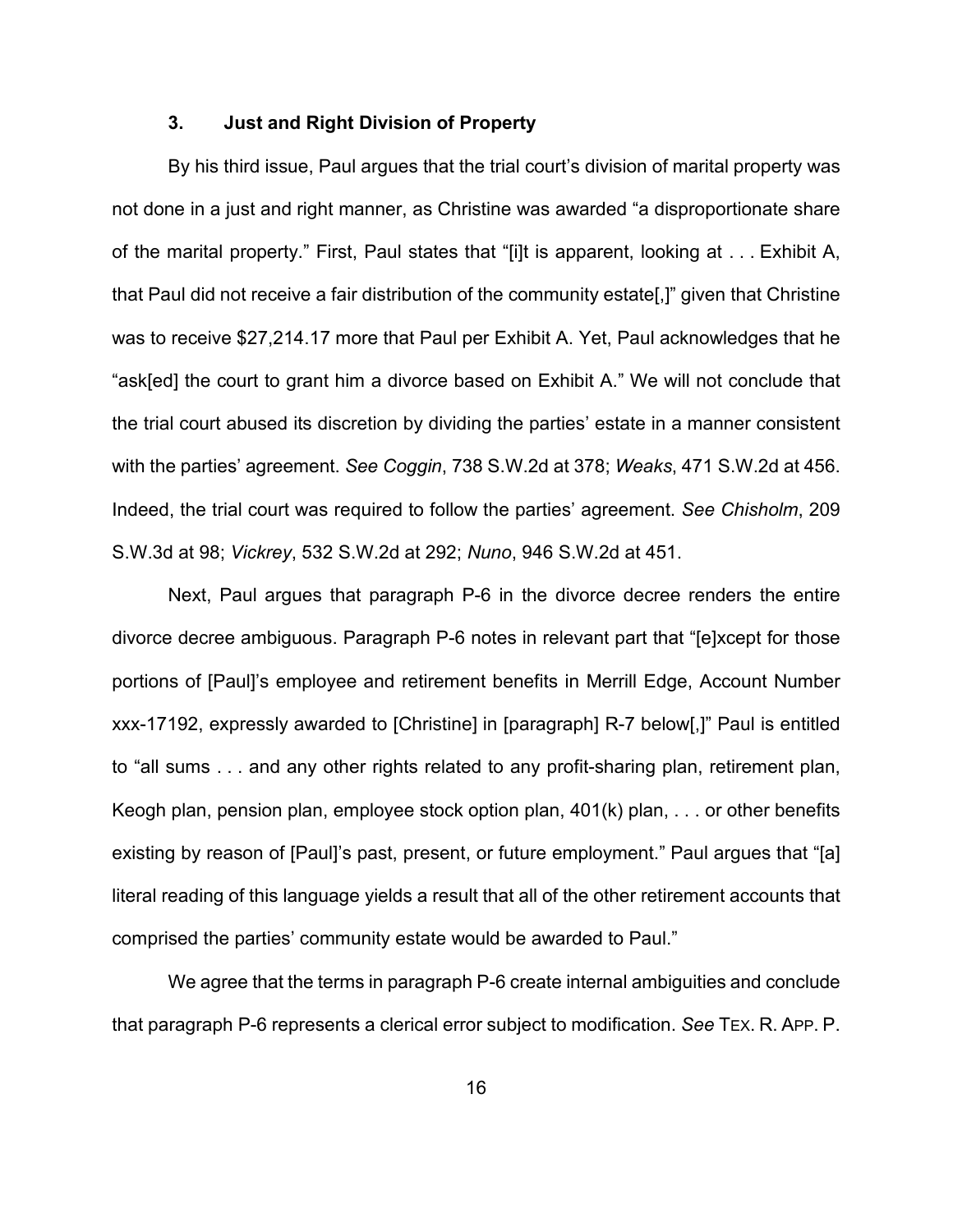43.2(b); *Int'l Bus. Machines Corp.*, 564 S.W.3d at 38; *McLendon*, 847 S.W.2d at 610. Exhibit A and other provisions within the divorce decree specifically award the parties interests in, *inter alia*, the Merrill Lynch IRA and JP Morgan account. Exhibit A, the parties' respective testimony, and the remainder of the divorce decree therefore make clear that paragraph P-6 improperly awards Paul all relevant property "[e]xcept for those portions of [Paul]'s employee and retirement benefits in Merrill Edge, Account Number xxx-17192, expressly awarded to [Christine]." Accordingly, we modify the divorce decree by striking paragraph P-6 in its entirety. *See* TEX. R. APP. P. 43.2(b); *Int'l Bus. Machines Corp.*, 564 S.W.3d at 38; *McLendon*, 847 S.W.2d at 610; *Welkener v. Welkener*, 71 S.W.3d 364, 367–68 (Tex. App.—Corpus Christi–Edinburg 2001, no pet.) (modifying divorce decree to delete terms to which the parties did not agree).

Paul also argues that paragraph P-8.a. may be "confusing due to the addition of the phrase 'after \$720,126.50' at the end of the paragraph."[4](#page-16-0) The dollar amount is not explained in the divorce decree but seems to reflect a 50/50 division of the Merrill Lynch IRA account value in Exhibit A after \$90,000 has been subtracted. However, the correct account balance is to be decided as of November 5, 2020, and thus the \$720,126.50 number may not be an accurate accounting. Because we are unable to determine the source of the \$720.126.50 amount or whether it was accounted for in conformity with the

<span id="page-16-0"></span><sup>4</sup> Paragraph P-8 provides in relevant part:

P-8. [Paul is to receive t]he following individual retirement accounts and simplified employee pensions:

a. 50% of the balance remaining after \$90,000.00 that is recognized as the separate property of PAUL D. LAUTERBACH is subtracted, in the Merrill Lynch IRA in the name of PAUL D. LAUTERBACH, Account number xxxx9143, after \$720,126.50.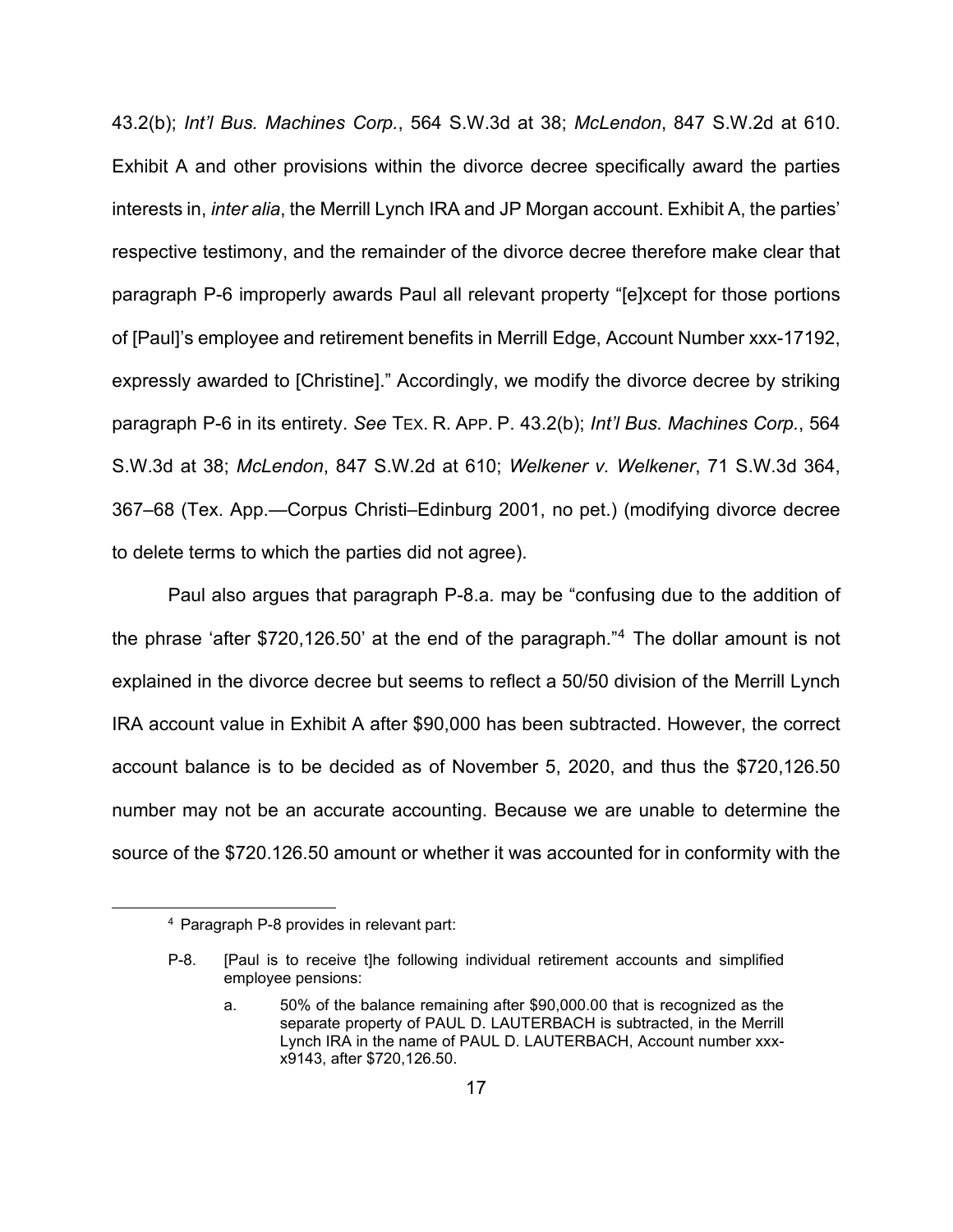parties' agreed-to formula, we modify the divorce decree by striking "after \$720,126.50" from paragraph P-8.a. *See* TEX. R. APP. P. 43.2(b); *Int'l Bus. Machines Corp.*, 564 S.W.3d at 38; *McLendon*, 847 S.W.2d at 610–14.

Finally, Paul argues that paragraph R-5 of the divorce decree, concerning Christine's share of Paul's JP Morgan Smart Retirement plan, improperly orders a division of his employee and retirement benefits "by reason of [his] past, present, *or future employment* with Tokai Carbon[.]" There is no evidence that the parties agreed to a division of Paul's future retirement benefits, and thus the language indicating as such was in error. Accordingly, we modify paragraph R-5 to strike the language concerning Paul's "future employment." *See* TEX. R. APP. P. 43.2(b); *Int'l Bus. Machines Corp.*, 564 S.W.3d at 38; *McLendon*, 847 S.W.2d at 610–14.

In sum, we modify the divorce decree by: (1) striking paragraph P-6; (2) deleting the words "after \$720.126.50" from paragraph P-8.a.; and (2) deleting the words "or future" from paragraph R-5. We otherwise overrule Paul's third issue.

#### **III. ATTORNEY'S FEES**

By his fourth issue, Paul argues that the trial court erred by awarding Christine \$1,962.50 in attorney's fees. We agree.

#### **A. Standard of Review & Applicable Law**

"Texas follows the American rule on attorney's fees, which provides that, generally, 'a party may not recover attorney's fees unless authorized by statute or contract.'" *In re Nat'l Lloyds Ins.*, 532 S.W.3d 794, 809 (Tex. 2017) (orig. proceeding) (citing *Wheelabrator Air Pollution Control, Inc. v. City of San Antonio*, 489 S.W.3d 448, 453 n.4 (Tex. 2016)).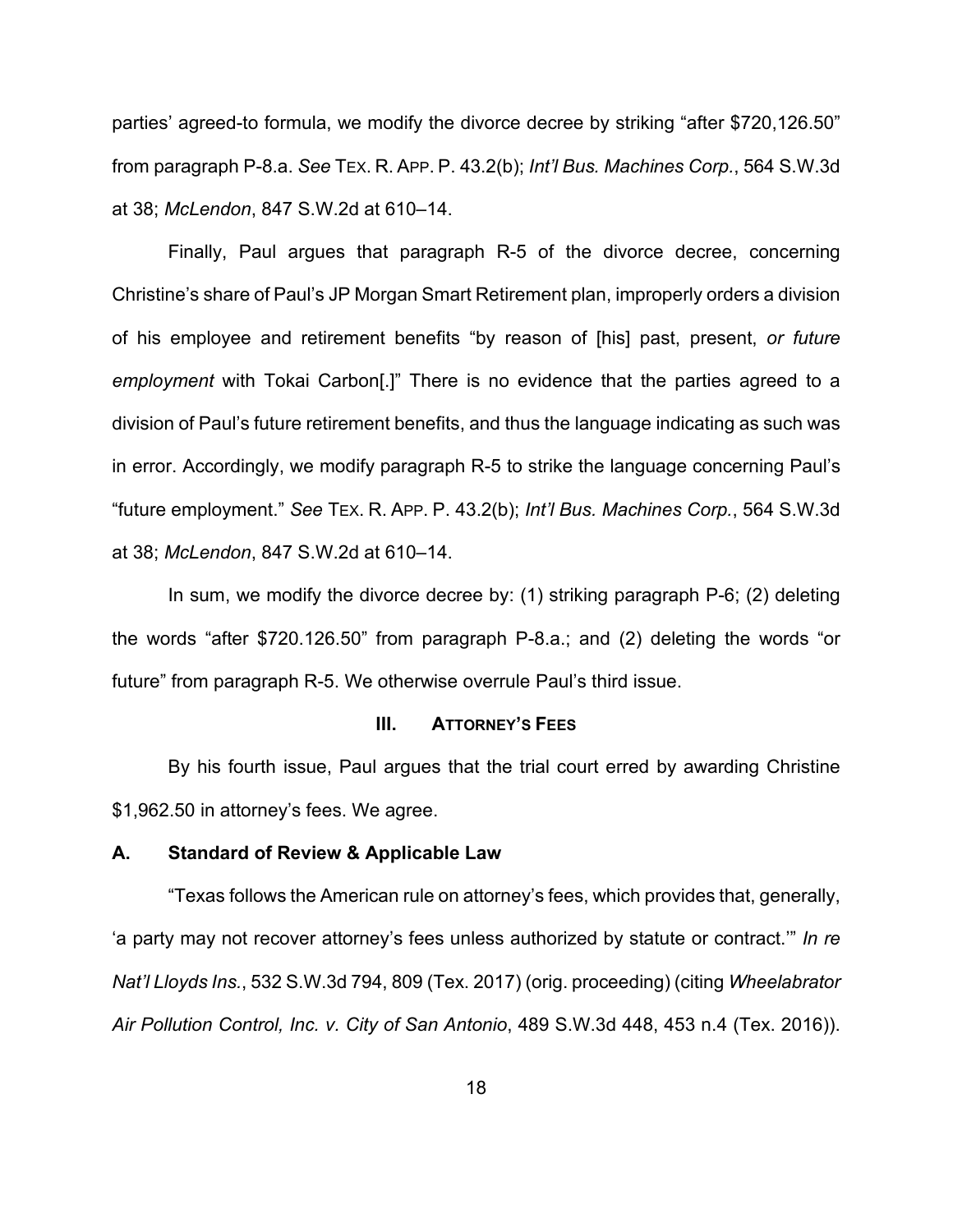In a divorce suit, the court may award reasonable attorney's fees and expenses. *See* TEX. FAM. CODE ANN. § 6.708.

The supreme court recently held that it intended for the "lodestar analysis to apply to any situation in which an objective calculation of reasonable hours worked times a reasonable rate can be employed" to determine the amount of attorney's fees to be awarded. *See Rohrmoos Venture v. UTSW DVA Healthcare, LLP*, 578 S.W.3d 469, 497– 98 (Tex. 2019). The fact finder's "starting point" for calculating an award of attorney's fees is "determining the reasonable hours worked multiplied by a reasonable hourly rate," and the party seeking recovery of attorney's fees bears the burden of providing sufficient evidence on both counts. *Id.* at 498; *El Apple I, Ltd. v. Olivas*, 370 S.W.3d 757, 760 (Tex. 2012). "This base lodestar figure should approximate the reasonable value of legal services provided in prosecuting or defending the prevailing party's claim through the litigation process." *Rohrmoos*, 578 S.W.3d at 498. "[T]here is a presumption that the base lodestar calculation, when supported by sufficient evidence, reflects the reasonable and necessary attorney's fees that can be shifted to the non-prevailing party." *Id.* at 499. The "base lodestar figure accounts for most of the relevant *Arthur Andersen* considerations." *Id.* at 500 (citing *Arthur Andersen & Co. v. Perry Equip. Corp.*, 945 S.W.2d 812, 818 (Tex. 1997) (setting forth eight factors a factfinder should consider when determining the reasonableness of attorney's fees)).

At a minimum, "sufficient evidence" to support a fee award includes evidence of (1) particular services performed, (2) who performed those services, (3) approximately when the services were performed, (4) the reasonable amount of time required to perform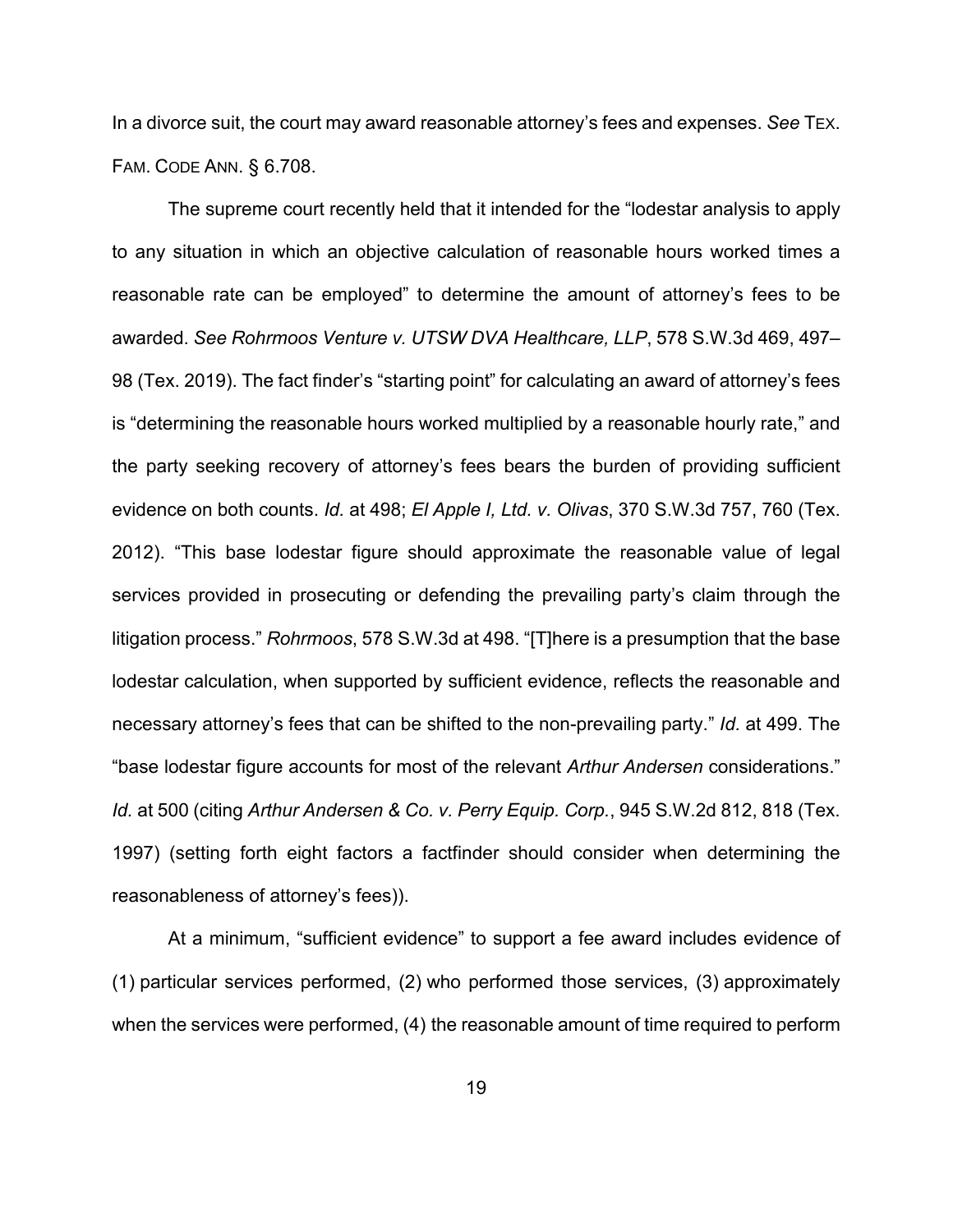the services, and (5) the reasonable hourly rate for each person performing such services. *Id.* at 498; *El Apple I*, 370 S.W.3d at 764. Generally, "conclusory testimony devoid of any real substance will not support" an award of attorney's fees. *Rohrmoos*, 578 S.W.3d at 501.

"Appellate courts review a trial court's award of attorney's fees under an abuse of discretion standard." *Mohamed v. Ctr. for Sec. Policy*, 554 S.W.3d 767, 778–79 (Tex. App.—Dallas 2018, pet. denied). A trial court abuses its discretion if it "act[s] without reference to guiding rules and principles to such an extent that its ruling was arbitrary or unreasonable." *Landry's, Inc. v. Animal Legal Def. Fund*, 631 S.W.3d 40, 46 (Tex. 2021).

## **B. Analysis**

Christine's counsel noted the following at the opening of the trial court's hearing on Paul's motion for new trial: "And so [Christine] has incurred almost \$2,000 in attorney's fees post prove-up which I am asking the Court for as a consequence of this delay [in getting the divorce decree signed]." Later in the hearing, after ruling on Paul's motion, the trial court asked the parties if they had "any other questions?" The following exchange took place:

| [Christine's Counsel]: | Well, no, sir, but I did ask for attorney's fees.                                                             |
|------------------------|---------------------------------------------------------------------------------------------------------------|
| Trial Court:           | And what is the attorney's fees because you had<br>to come here today and defend the motion for<br>new trial? |
| [Christine's Counsel]: | It's just all of the delay that's occurred since the<br>final prove-up, and that was \$1,962.50.              |

Hearing no other evidence, the trial court granted Christine's request for attorney's fees.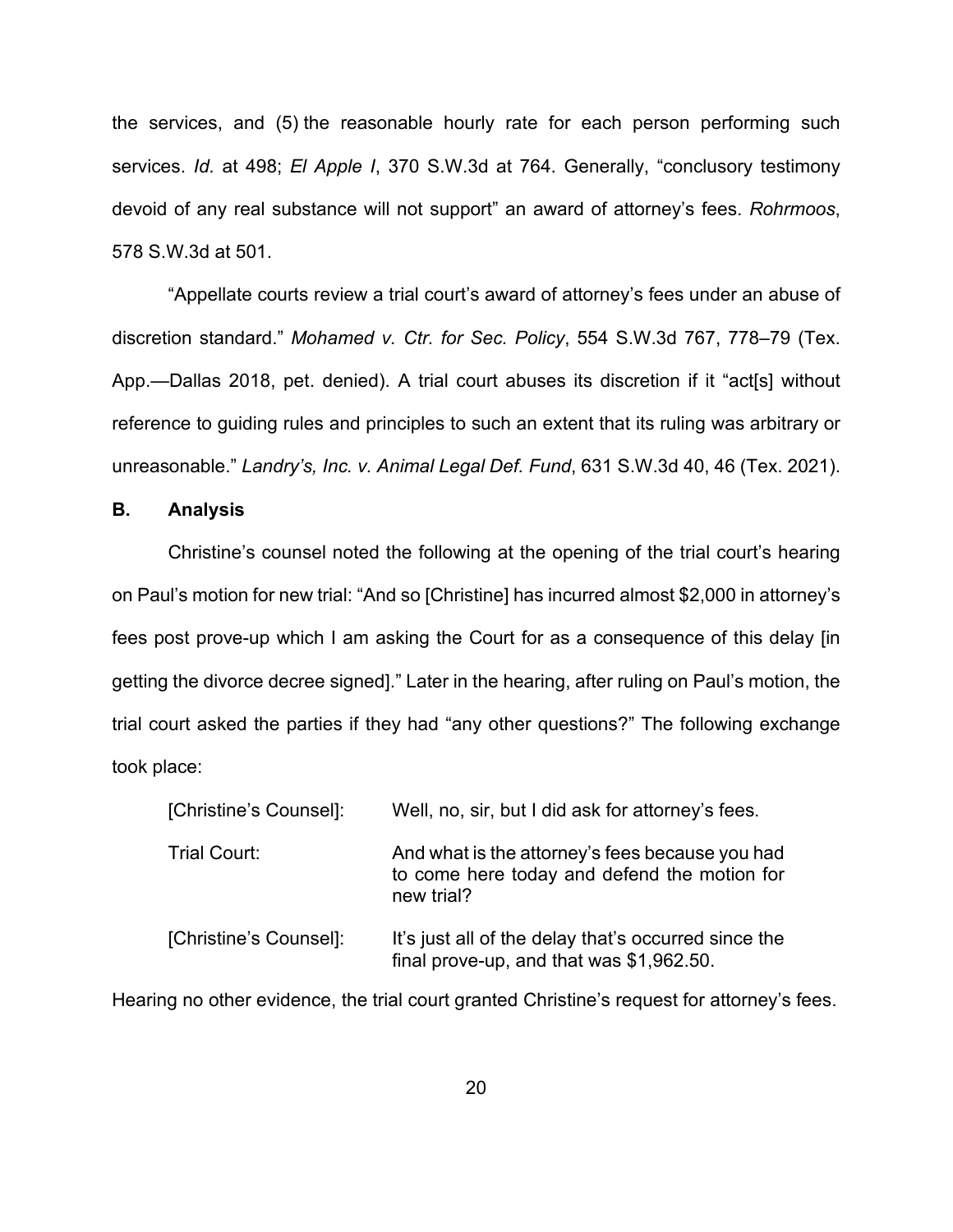Paul argues, and we agree, that "[b]y any standard, this testimony is wholly insufficient to support an award of attorney's fees." The record is devoid of any evidence as to even the minimum requirements of what services were performed, how many hours Christine's attorney billed, and what Christine's attorney's hourly rate is. *See Rohrmoos*, 578 S.W.3d at 498; *El Apple I*, 370 S.W.3d at 764. Accordingly, the trial court erred by awarding Christine attorney's fees. *See Mohamed*, 554 S.W.3d at 778–79. We thus reverse the trial court's award of attorney's fees and remand to the trial court for a proper determination of fees. *See Sims v. Sims*, 623 S.W.3d 47, 68 (Tex. App.—El Paso 2021, pet. denied) (remanding case for proper determination of attorney's fees); *see also In re K.N.H.*, No. 13-20-00347-CV, 2022 WL 243188, at \*6 (Tex. App.—Corpus Christi– Edinburg Jan. 27, 2022, no pet.) (mem. op.) ("If we reverse a trial court's determination of attorney's fees for insufficient evidence, we remand the case to the trial court for redetermination of fees.").

We sustain appellant's fourth issue.

#### **IV. MOTION FOR NEW TRIAL**

By his fifth issue, Paul argues that the trial court erred by denying his motion for new trial. We review a trial court's denial of a motion for new trial for an abuse of discretion. *See In re R.R.*, 209 S.W.3d 112, 114 (Tex. 2006). Paul complains that the trial court erred given its failure to (1) correct certain account numbers and (2) state a specific date on which Paul's retirement accounts were to be divided. Paul raised the first complaint on appeal in the preceding issues, and we have overruled that complaint. Accordingly, we conclude that the trial court did not err by denying Paul's motion for new